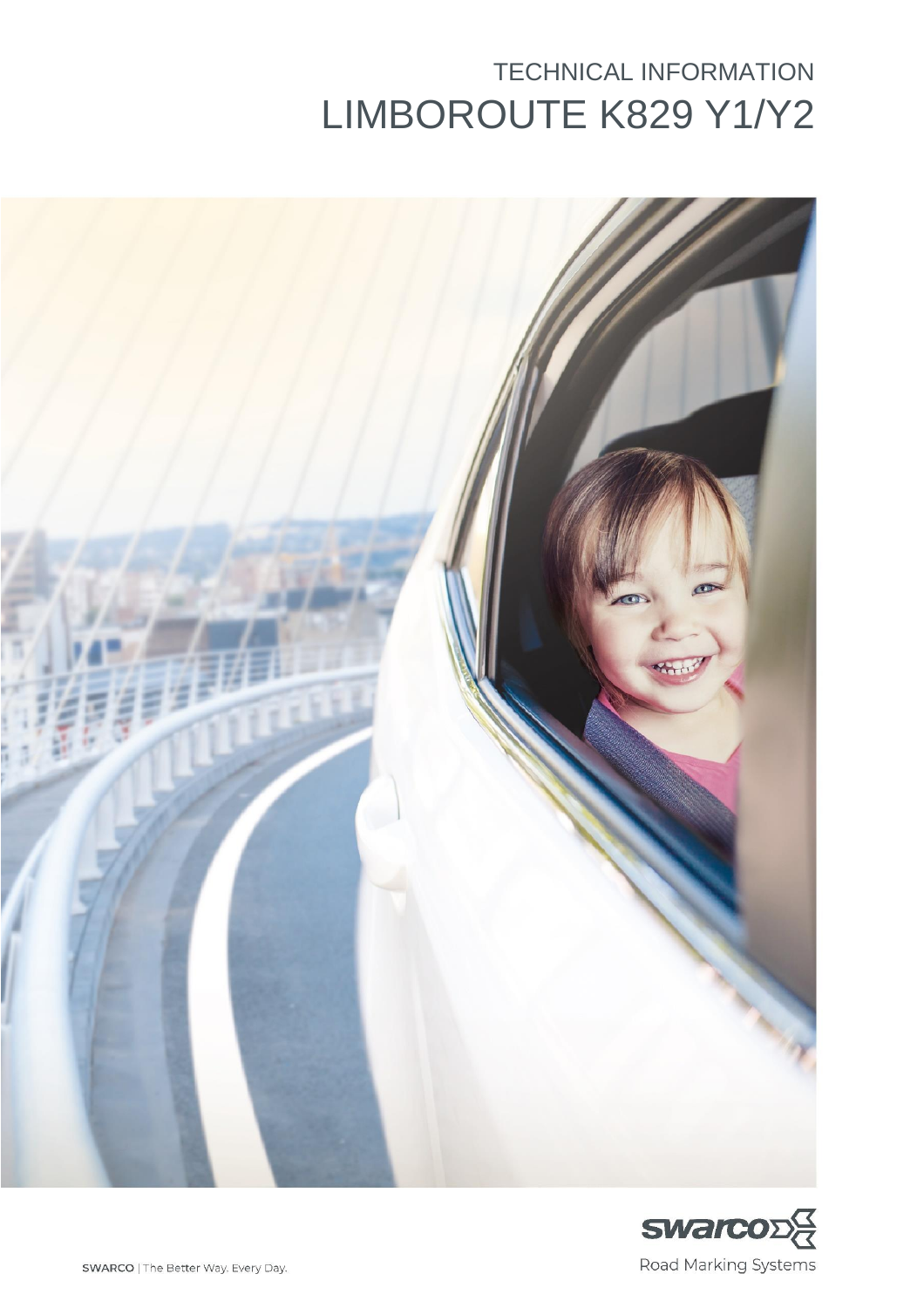

# **LIMBOROUTE K829 Y1/Y2**

Art. No. 26829Y1/Y2

Version 2022-05-04

| $\overline{2}$ |     |  |  |  |  |  |  |  |  |
|----------------|-----|--|--|--|--|--|--|--|--|
| $\mathbf{3}$   |     |  |  |  |  |  |  |  |  |
|                | 3.1 |  |  |  |  |  |  |  |  |
|                | 3.2 |  |  |  |  |  |  |  |  |
| $\overline{4}$ |     |  |  |  |  |  |  |  |  |
|                | 4.1 |  |  |  |  |  |  |  |  |
|                | 4.2 |  |  |  |  |  |  |  |  |
|                | 4.3 |  |  |  |  |  |  |  |  |
|                | 4.4 |  |  |  |  |  |  |  |  |
|                | 4.5 |  |  |  |  |  |  |  |  |
| 5              |     |  |  |  |  |  |  |  |  |
| 6              |     |  |  |  |  |  |  |  |  |
|                |     |  |  |  |  |  |  |  |  |

#### **Important Information:**

Please consider our General Terms and Conditions and the general notes of the Technical Information Sheet! No liability is accepted for any errors! The information is provided to our best knowledge and experience. This information is, however, no warranty for any properties of the material. We provide this information without obligation, also regarding the rights of third parties. The user has to make sure that the material is appropriate for the respective application.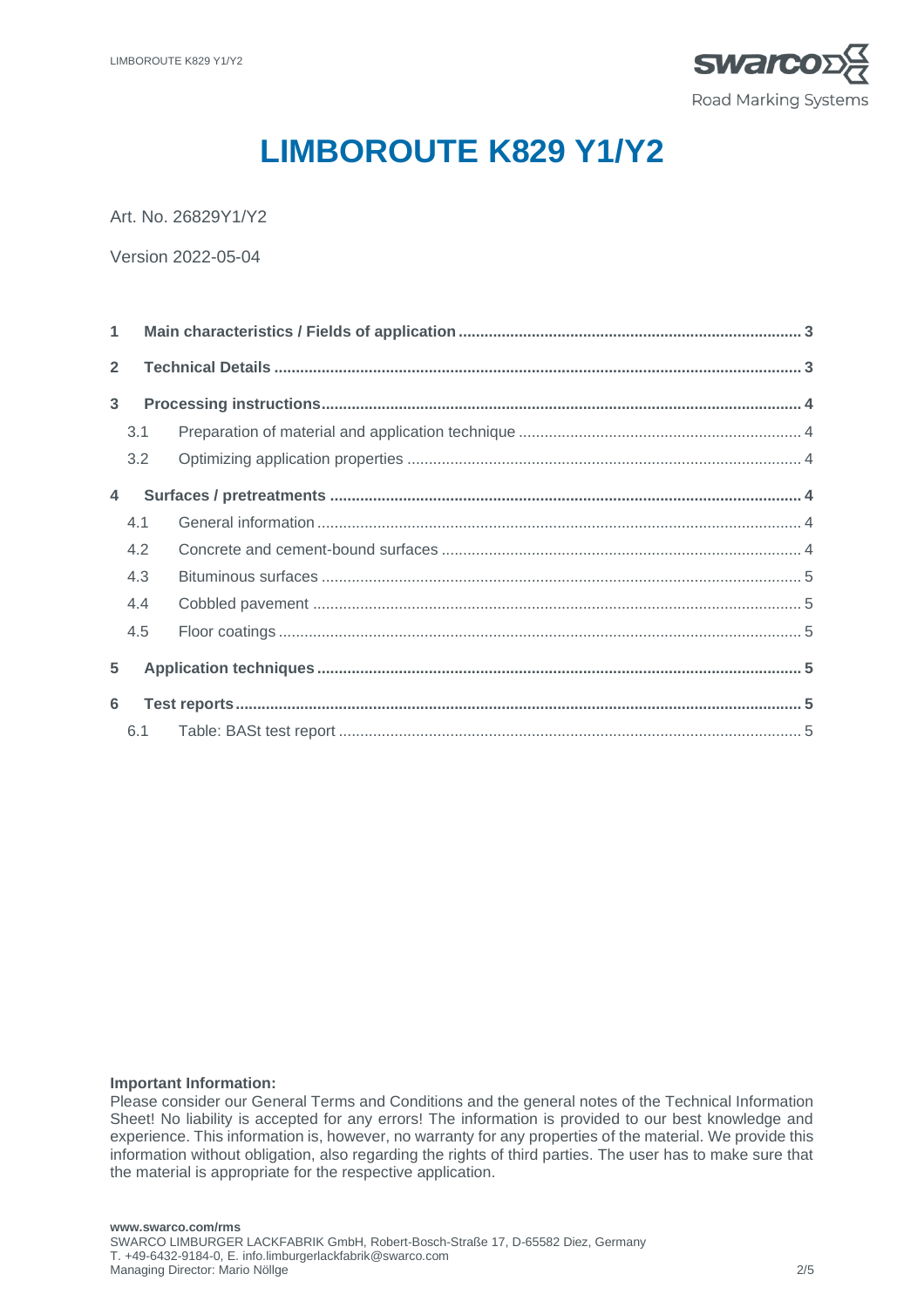

# **1 Main characteristics / Fields of application**

#### **LIMBOROUTE K829 Y1/Y2…**

- **E** is a high quality, low solvent, aromatic free, one-component high solid paint based on special acrylic binders
- the thin-layered marking paint, tried and tested, with excellent technical properties and very good drying properties when used with thicker wet film layers
- has been tested on the turntable simulator of the German Road Institute (BASt), is approved as Type II marking and is an economic alternative to other temporary construction zone markings
- has been tested at the Institute for Paints and Varnish (ILF) for compliance with Y1 / Y2 chromaticity range in line with DIN 1436 and TL-temporary markings 97
- **.** is suitable for both bituminous surfaces and concrete and cement-bound surfaces, not suitable for indoor markings and floor coatings; not suitable for large scale markings
- is applicable with all common marking machines
- **E** is delivered in airless quality only

# **2 Technical Details**

| Color                                               | Yellow Y1/Y2 (for construction zones)                                                                                                                                                                                                                                                                             |                   |                                                  |                        |                                                                                                                                             |  |
|-----------------------------------------------------|-------------------------------------------------------------------------------------------------------------------------------------------------------------------------------------------------------------------------------------------------------------------------------------------------------------------|-------------------|--------------------------------------------------|------------------------|---------------------------------------------------------------------------------------------------------------------------------------------|--|
| <b>Density</b>                                      | approx. 1.53 kg/l +/- 0.04                                                                                                                                                                                                                                                                                        |                   |                                                  |                        |                                                                                                                                             |  |
| Solid content                                       | min. 75%                                                                                                                                                                                                                                                                                                          |                   |                                                  |                        |                                                                                                                                             |  |
| <b>Volume solid content</b>                         | approx. 57,47%                                                                                                                                                                                                                                                                                                    |                   |                                                  |                        |                                                                                                                                             |  |
| Solvent content                                     | max. 25%                                                                                                                                                                                                                                                                                                          |                   |                                                  |                        |                                                                                                                                             |  |
| <b>Thinner</b>                                      | When needed add max. 2% Thinner for HS-paints Art. No.: 3080 (for viscosity adjustment) or<br>add max. 2% Thinner for high temperature, Art. No.: 3160 (improved bead embedment).<br>For cleaning of machines and tools use Special cleaner for marking machines Art. No.: 3086                                   |                   |                                                  |                        |                                                                                                                                             |  |
| <b>Storage stability</b>                            | 1 year, in sealed original packaging;<br>protect from frost and direct sun light                                                                                                                                                                                                                                  |                   |                                                  |                        |                                                                                                                                             |  |
| <b>Drying time / Trafficability</b>                 | The drying time stated in the BASt test report are laboratory values that may differ from field<br>conditions depending on climate (temperature, humidity, wind) material, layer thickness and<br>road surface. In general, the marking's trafficability must be checked before exposing it to traffic<br>impact. |                   |                                                  |                        |                                                                                                                                             |  |
| <b>Standard packaging</b>                           | tin containers of $6/15/40$ kg filling weight<br>larger containers on request<br>Drop-on material: paper bags with PE-inlay; 25 kg filling weight                                                                                                                                                                 |                   |                                                  |                        |                                                                                                                                             |  |
| <b>Identification</b>                               | The regulations and instructions concerning appropriate transport, handling, storage, first aid<br>measures, toxicology and ecology are stated in our material safety data sheets! The instructions<br>stated on the product label and in the MSDS must be followed.                                              |                   |                                                  |                        |                                                                                                                                             |  |
| <b>Processing temperature</b>                       | min. $+5^{\circ}$ C                                                                                                                                                                                                                                                                                               |                   |                                                  |                        |                                                                                                                                             |  |
| Surface temperature                                 | $+5^{\circ}$ C to $+45^{\circ}$ C                                                                                                                                                                                                                                                                                 |                   |                                                  |                        |                                                                                                                                             |  |
| <b>Relative humidity</b>                            | max. 75 % (the dew point spreadsheet has to be regarded)                                                                                                                                                                                                                                                          |                   |                                                  |                        |                                                                                                                                             |  |
| Layer thickness /<br><b>Theoretical consumption</b> | Wet film thickness<br>300 µm<br>400 um                                                                                                                                                                                                                                                                            | $=$<br>$=$<br>$=$ | Dry film thickness<br>$173 \mu m$<br>$230 \mu m$ | $\equiv$<br>$=$<br>$=$ | Theoretical consumption<br>approx. 0.46 kg/m <sup>2</sup> (0.3 l/m <sup>2</sup> )<br>approx. 0.61 kg/m <sup>2</sup> (0.4 l/m <sup>2</sup> ) |  |
|                                                     | 600 µm                                                                                                                                                                                                                                                                                                            | $=$               | 345 µm                                           | $=$                    | approx. 0.92 kg/m <sup>2</sup> (0.6 l/m <sup>2</sup> )                                                                                      |  |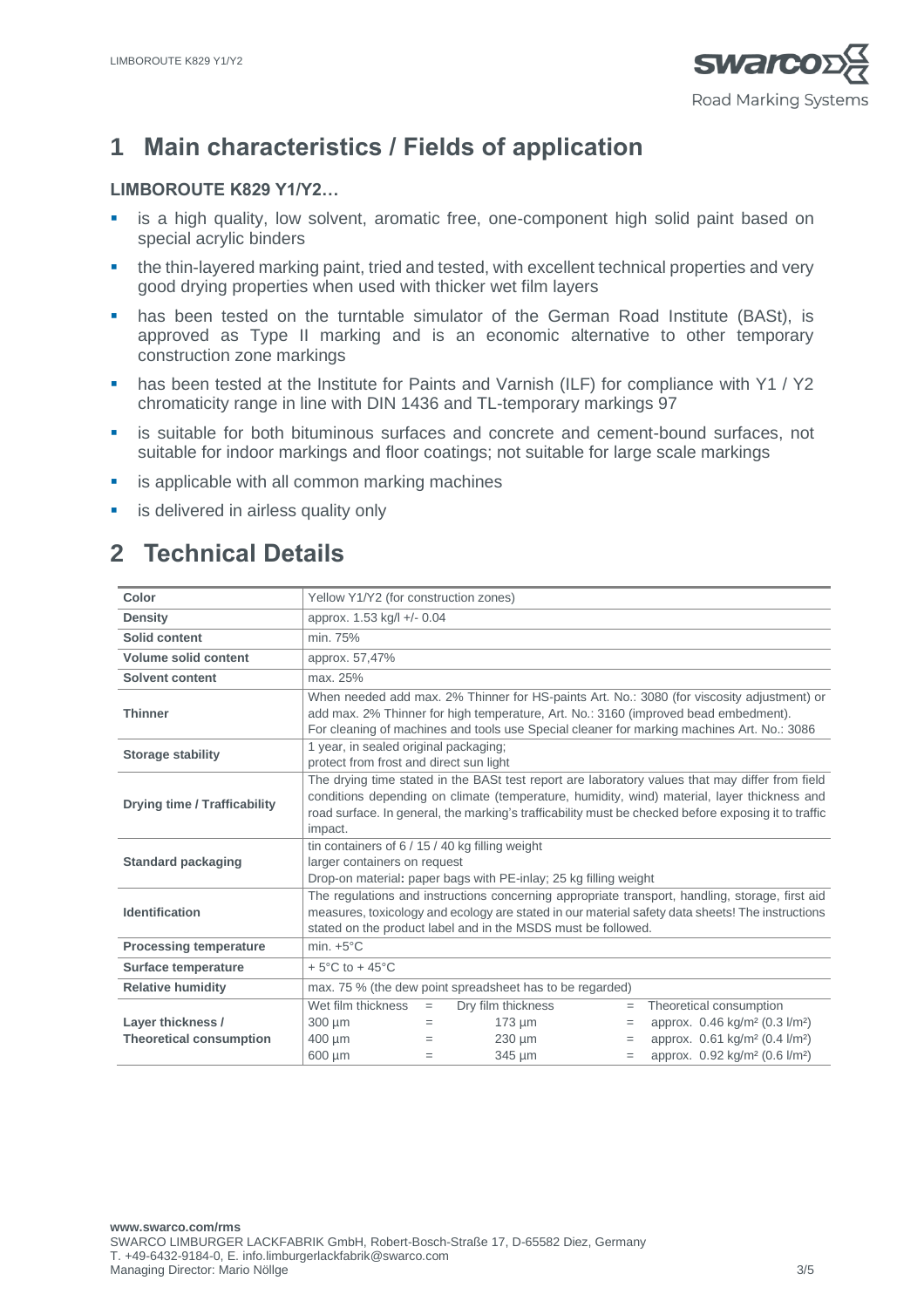

# **3 Processing instructions**

### **3.1 Preparation of material and application technique**

Before processing LIMBOROUTE K829 Y1/Y2 must be homogenously stirred in its original container. The exact machine adjustments depend on application conditions, type of machine, requested wet film thickness, type and quantity of drop-on material and need to be made according to the machine manufacturer's instructions.

The uniform distribution of marking material and drop-on material over the entire application surface must be observed. Losses of drop-on material on both marking edges must be regarded when adjusting bead pistol or bead dispenser.

Theoretical consumption of paint and drop-on material is listed:

- in the respective test reports by BASt
- in the table 1 "RPA  $-$  test reports by BASt" see point 6.1
- in the table "Theoretical consumption of material and drop-on materials" on our website in kg/m² as well as in kg/km of line to be marked depending on typical line width

The Cleaning of machines (paint tank, and hoses) and tools with Thinner for HS-Paints (Art.- No.: 3080) or Special cleaner for marking machines (Art.-No.: 3086) must be conducted before the curing is complete.

### **3.2 Optimizing application properties**

The paint LIMBOROUTE K829 Y1/Y2 is ready for processing upon delivery. In general, it is not necessary to add thinner but for optimizing the material's spray properties max. 2% Thinner for high solid paints (Art. No.: 3080) can be added. When processing LIMBOROUTE K829 Y1/Y2 at temperatures exceeding 25°C it is recommended to add max. 2 % Thinner for high temperatures (Art.-No.: 3160). Only thinner recommended by the manufacturer must be used.

## **4 Surfaces / pretreatments**

#### **4.1 General information**

The surface must be dry, clean, free from grease, oil and loose gravel and other contaminations. The surface and potentially existing old markings must be checked for their carrying capacity and compatibility with the material to be applied. In case of doubt, test applications and adhesion tests are required. Before applying **new** bituminous or concrete surfaces it must be checked whether LIMBOROUTE K829 Y1/Y2 paint is the best solution. Otherwise, a more easily removable marking system should be used.

**Attention:** LIMBOROUTE K829 Y1/Y2 is not suitable for large scale asphalt markings (bicycle lanes, sports fields, children's playgrounds)

#### **4.2 Concrete and cement-bound surfaces**

The pavement components that prevent good bonding, especially on new concrete, including fine mortar layers, concrete slurries, concrete after-treatments as setting retarders, paraffin, impregnations on silicate basis etc. must be appropriately removed (e. g. with high pressure waterjet, fine mill-cut or similar). We recommend conducting test applications. In case of doubt communicate your concerns in written form.

On newly washed concrete surfaces (with grit) poor bonding properties may occur, not caused by marking paint quality. Therefore, we recommend applying test markings.